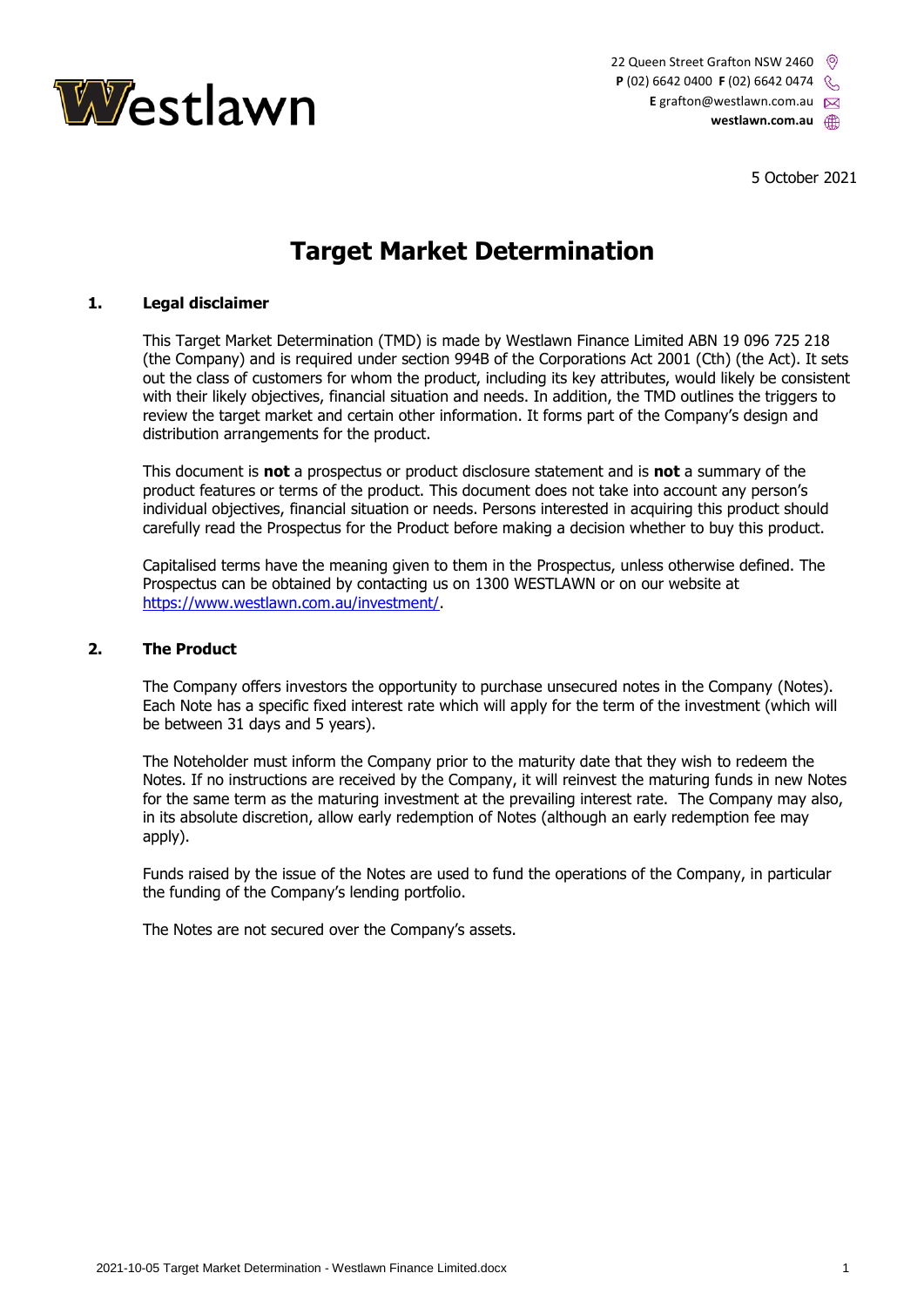# **3. Target Market**

The class of consumers that comprises the target market for the Notes issued by the Company (products) are consumers who want a fixed interest, fixed term investment.

The class of consumers for which the product is likely to be appropriate are assessed using a red/amber/green rating methodology as follows;

The tables below indicates a description of the likely objectives, financial situation and needs of the class of consumers that may be considering this product.

| <b>Consumer attribute -</b><br>investment objective | <b>TMD Indicator</b>                | <b>Product description including</b><br>key attributes                                                                                                                                                   |
|-----------------------------------------------------|-------------------------------------|----------------------------------------------------------------------------------------------------------------------------------------------------------------------------------------------------------|
| Income distribution                                 | In target market                    | Investors can choose to have income<br>paid to them monthly, quarterly or at<br>maturity.                                                                                                                |
|                                                     |                                     | Investors also have the option of<br>reinvesting their quarterly interest<br>payment in which case it is<br>compounded quarterly until maturity.                                                         |
| Capital preservation                                | <b>Potentially in target market</b> | It is intended that investors will receive<br>all of their capital upon redemption,<br>although as noted below it is not<br>quaranteed.<br>The Company and its predecessor                               |
|                                                     |                                     | organisations have been operating since<br>1964 and in that time have never failed<br>to meet a redemption request or<br>interest payment.                                                               |
| Capital quaranteed                                  | Not considered in target market     | The repayment of money invested in<br>Notes and interest payments are not<br>guaranteed by the Company nor is the<br>investment covered by the depositor<br>protection provisions of the Banking<br>Act. |
| Capital growth                                      | Not considered in target market     | The issue and redemption price for each<br>Note is \$1.                                                                                                                                                  |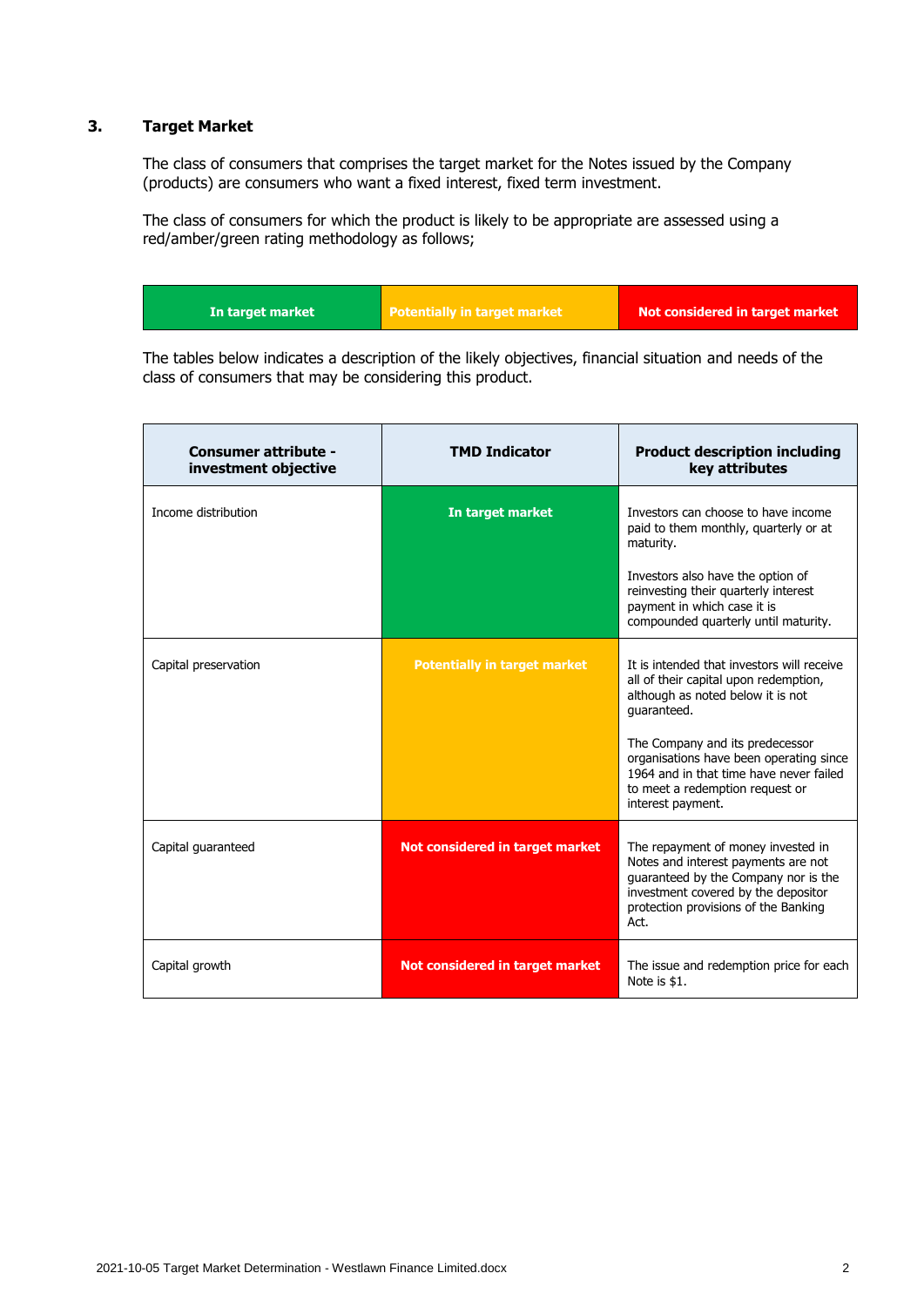| Consumer attribute - intended<br>product use           | <b>TMD Indicator</b>                | <b>Product description including</b><br>key attributes                                                                                 |
|--------------------------------------------------------|-------------------------------------|----------------------------------------------------------------------------------------------------------------------------------------|
| Small allocation (<25%) of investable<br>funds         | In target market                    | The Company invests in a well-<br>diversified portfolio of loans with no<br>material exposure to any single                            |
| Core allocation (25-75% of investable<br>funds         | <b>Potentially in target market</b> | borrower or industry. However the<br>product itself represents a single asset<br>class in the form of an unsecured note.               |
| Standalone allocation (75-100%) of<br>investable funds | Not considered in target market     | Investors should consider the<br>diversification of their entire investment<br>portfolio when considering investing in<br>these Notes. |

| <b>Consumer attribute -</b><br>investment timeframe | <b>TMD Indicator</b>            | <b>Product description including</b><br>key attributes                 |
|-----------------------------------------------------|---------------------------------|------------------------------------------------------------------------|
| Short $(< 12$ months)                               | In target market                | Notes can be invested for a range of<br>terms from 31 days to 5 years. |
| Medium (1 to 5 years)                               | In target market                |                                                                        |
| Long $($ > 5 years)                                 | Not considered in target market |                                                                        |

| <b>Consumer attribute - risk</b><br>profile (ability to bear loss) | <b>TMD Indicator</b>                | <b>Product description including</b><br>key attributes                                                                                                                        |
|--------------------------------------------------------------------|-------------------------------------|-------------------------------------------------------------------------------------------------------------------------------------------------------------------------------|
| High                                                               | In target market                    | It is intended that investors will receive<br>all of their capital upon redemption,                                                                                           |
| Medium                                                             | <b>Potentially in target market</b> | although it is not quaranteed.                                                                                                                                                |
| Low                                                                | Not considered in target market     | The Company and its predecessor<br>organisations have been operating since<br>1964 and in that time have never failed<br>to meet a redemption request or<br>interest payment. |

| <b>Consumer attribute - need to</b><br>withdraw funds                      | <b>TMD Indicator</b>                | <b>Product description including</b><br>key attributes                                                                                                                                                                                                                                                    |
|----------------------------------------------------------------------------|-------------------------------------|-----------------------------------------------------------------------------------------------------------------------------------------------------------------------------------------------------------------------------------------------------------------------------------------------------------|
| At maturity                                                                | In target market                    | The Noteholder must inform the<br>Company prior to the maturity date that<br>they wish to redeem the Notes. If no<br>instructions are received by the<br>Company, it will reinvest the maturing<br>funds in new Notes for the same term<br>as the maturing investment at the<br>prevailing interest rate. |
| During the term <i>i.e.</i> early redemption or<br>in a hardship situation | <b>Potentially in target market</b> |                                                                                                                                                                                                                                                                                                           |
| Daily or at call                                                           | Not considered in target market     |                                                                                                                                                                                                                                                                                                           |
|                                                                            |                                     | The Company may also, in its absolute<br>discretion, allow early redemption of<br>Notes (although an early redemption<br>fee may apply).                                                                                                                                                                  |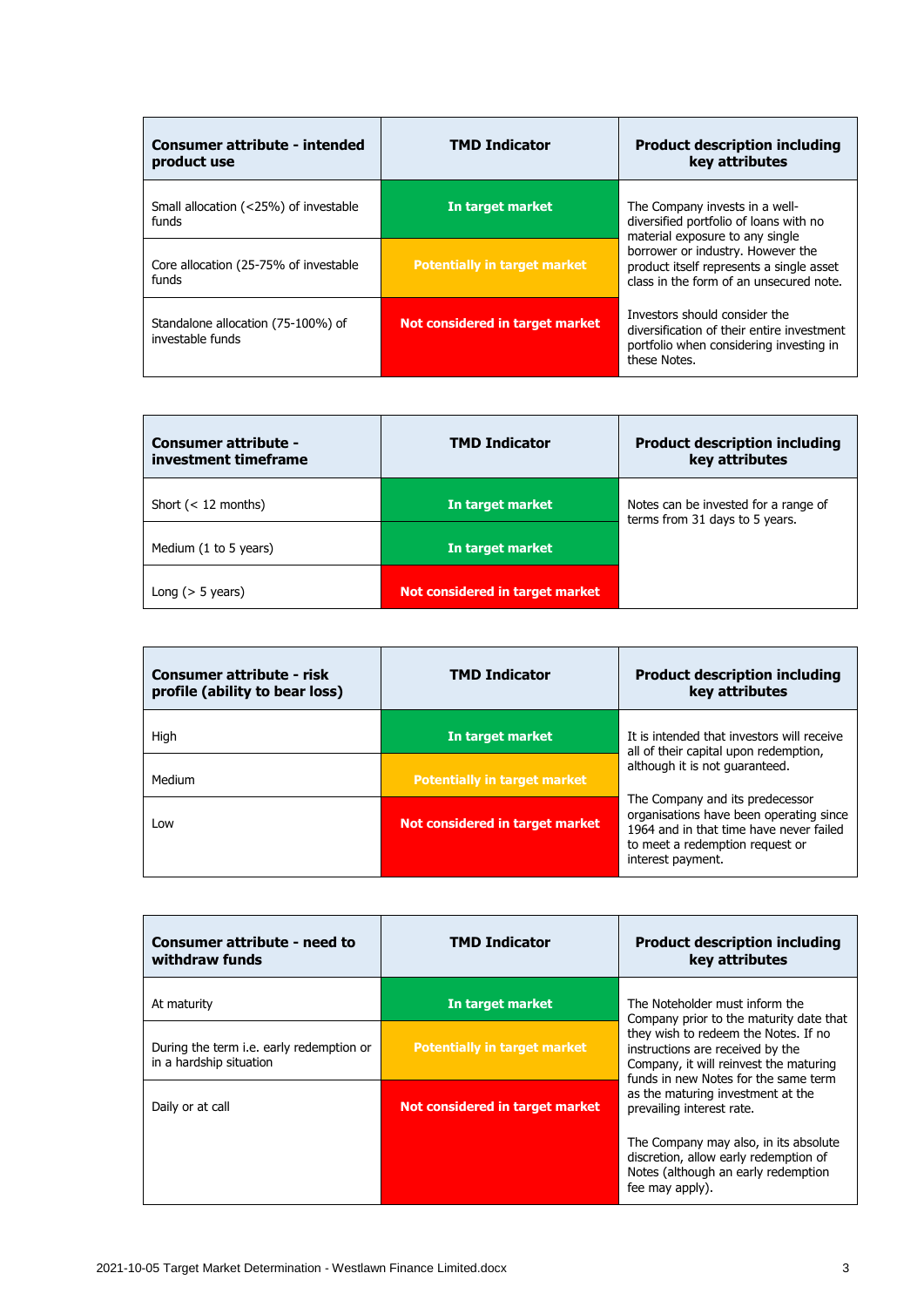The Company has offered its products through prospectuses complying with the Corporations Act and regulations issued by the Australian Securities and Investments Commission for over 20 years, and is satisfied, by the ongoing demand for its products and the repeat investments by consumers, that the Company's products reach the target market and are consistent with the likely objectives, financial situation and needs of the class of consumers that comprises the target market.

## **4. Distribution Conditions**

The Company distributes the prospectus for its products electronically through its own website [https://www.westlawn.com.au/investment/,](https://www.westlawn.com.au/investment/) or in hard copy in response to requests made directly to the Company.

Only selected representatives of the Company that have undergone internal training and have demonstrated competence are able to promote and distribute this product.

The Company does not provide financial advice. The Company ensures that its representatives provide consumers with factual information only, and make no recommendation or suggestion that consumers invest in the Company's products or in any other investment, and that any investment should be made on the basis of the prospectus and any independent financial advice the consumer may seek.

The Company does not employ any third party distribution channels.

It has been determined that the distribution conditions and restrictions will make it likely that consumers who purchase the Notes are in the class of consumers for whom it has been designed. We consider that the distribution conditions are appropriate and will assist distribution in being directed towards the target market for whom the product has been designed.

#### **5. Review Triggers**

The Company will monitor and review the outcomes produced by the design and distribution of its products and consider whether changes are required to the products, to the way they are distributed and to whom they are being sold (**Review**).

The Company will conduct a Review:

- (a) prior to the issue of a prospectus;
- (b) prior to the issue of a supplementary prospectus;
- (c) upon determination of an ASIC reportable significant dealing (as described in paragraphs RG 274.158 – RG 264.161 of ASIC Regulatory Guide RG 274 Product design and distribution obligations);
- (d) within 10 business days of becoming aware of any event that suggests this TMD is no longer appropriate;
- (e) within 10 business days if:
	- (i) there is a failure by the Company to comply with the terms on which its products were issued, the provisions of the Trust Deed between the Company and The Trust Company (Australia) Limited (**Trust Deed**), or Chapter 2L of the Corporations Act 2001;
	- (ii) an event occurs which causes or could cause the monies outstanding on the Company's products or any of them to become immediately payable or the terms or the terms of the product to become immediately enforceable, or any other right or remedy under the terms of the products or the Trust Deed to become immediately enforceable;